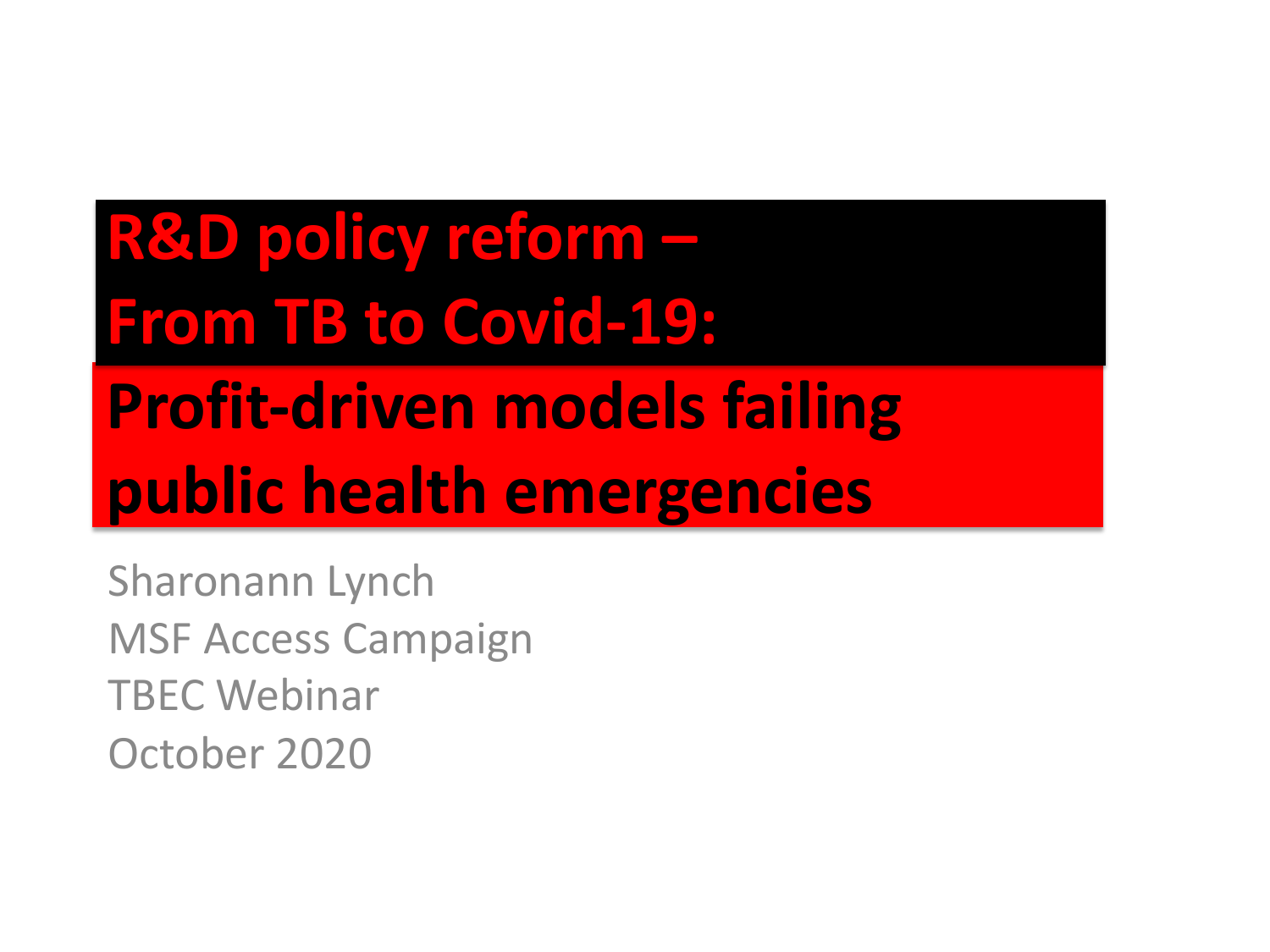### **1/ Checklist: Equitable biomedical R&D**

- **1. Needs-driven**: evidence-based, driven by public health needs and suitable for people and places that need them most
- **1. Coordinated**: financial and technical resources are directed towards high priority gaps and needs and reduce duplication
- **2. Open and collaborative:** sharing of research knowledge improves efficiency and accelerates progress. Compounds in the public domain
- **3. Equitable**: public goods
	- free from IP restrictions/barriers
	- priced as close as possible costs of goods
	- Available through sufficient production capacity, including transfer of technology

#### **4. Transparent:**

- Clinical trial protocols, and results
- Agreements and licenses
- R&D funding and costs
- Costs of goods
- Pricing and regulatory policies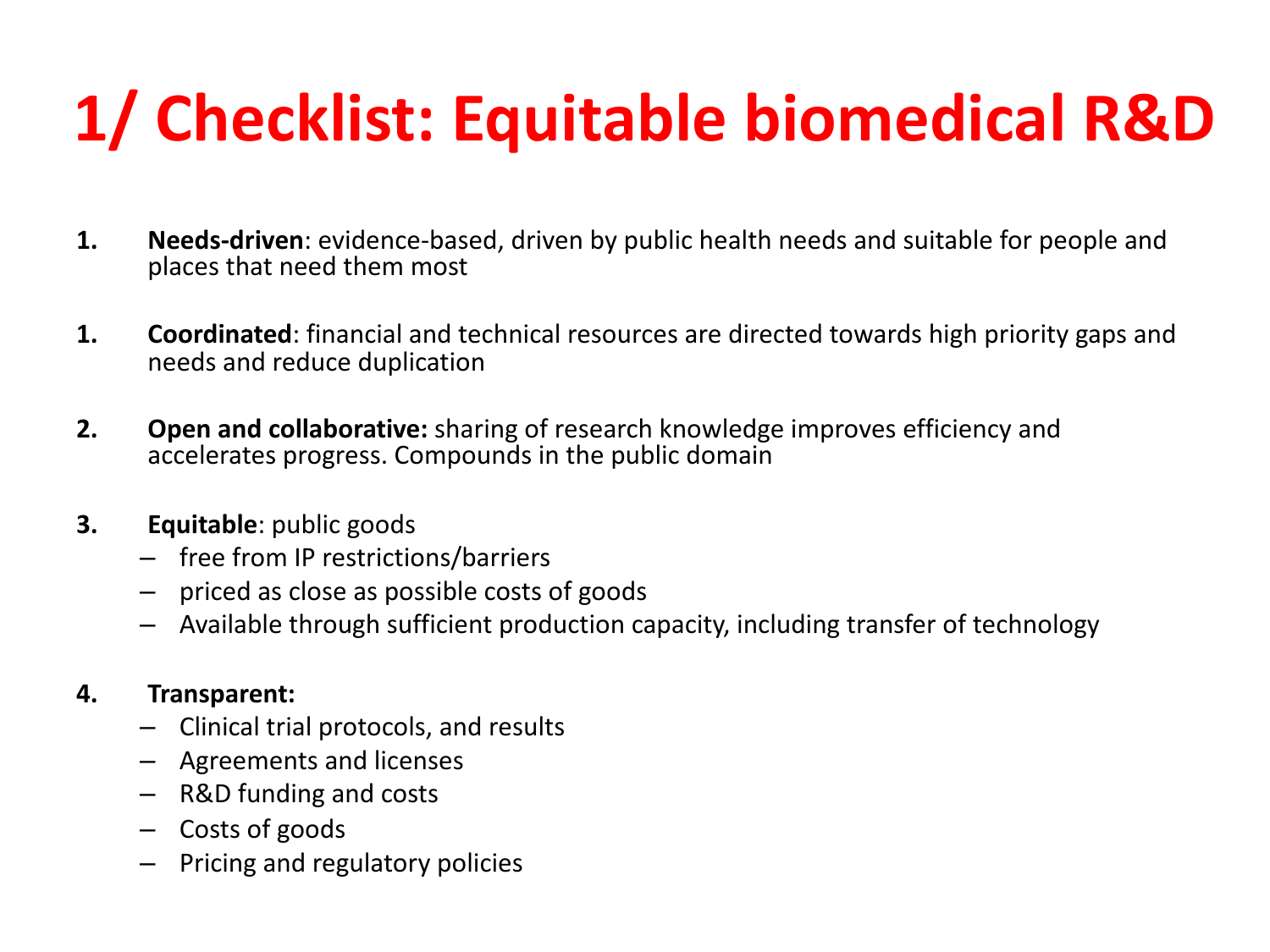### **2/ TB R&D: funding**

**Total TB R&D Funding by Funder Category, 2018** Total: \$906,125,319



Source: TAG. **Tuberculosis Research Funding Trends 2005 – 2018**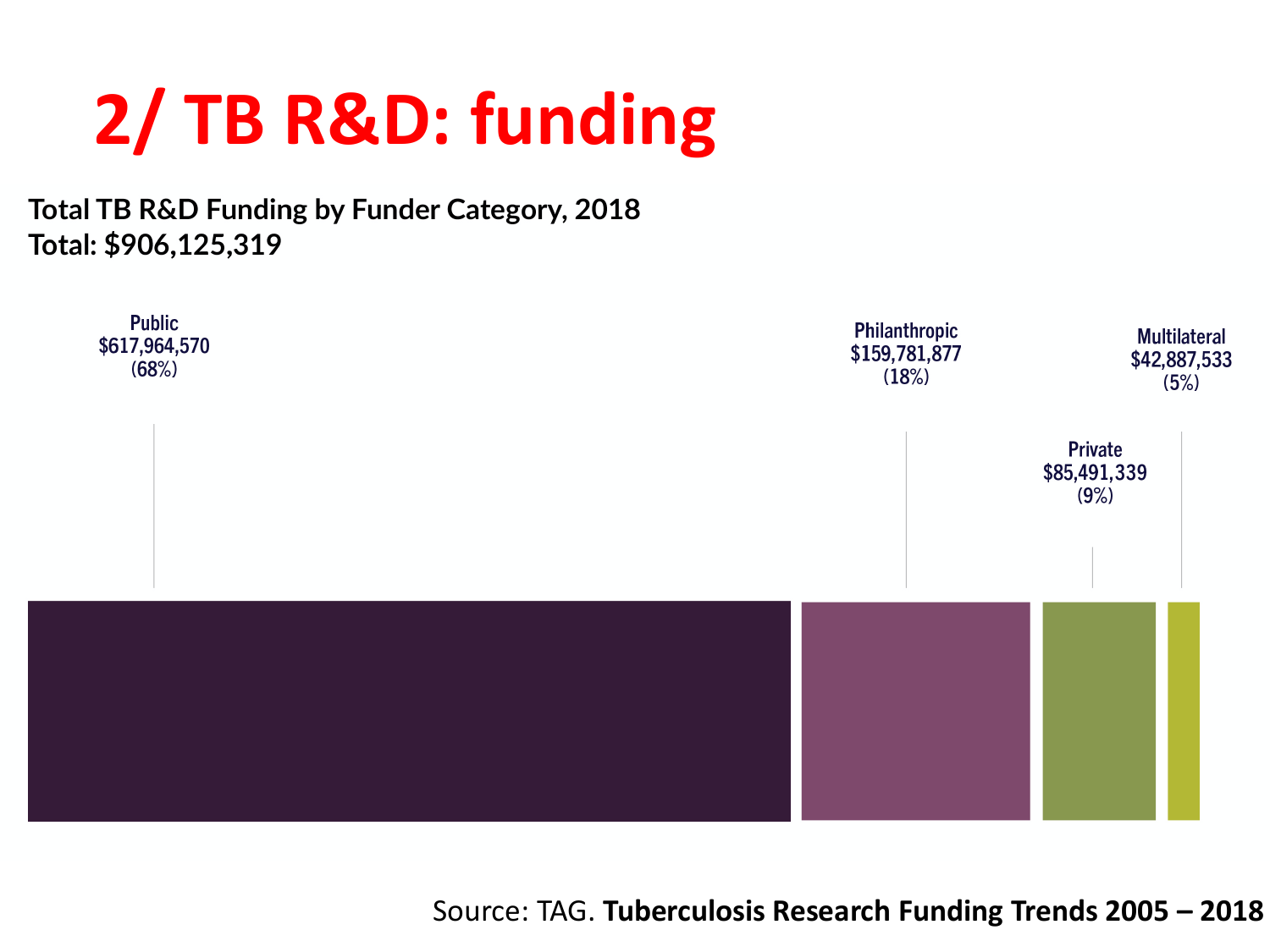# **3/ Case study Cepheid**

- **1990s-2000s: Government funding for instrument development**
	- U.S. government \$165 million to develop the GeneXpert instrument
- **2012: Public + BMGF funding for TB tests (MTB/RIF cartridges)**
	- Unitaid, the Bill & Melinda Gates Foundation, and US government subsidy of \$11.1 million to "buy down" TB test price to \$9.98
	- Cepheid, 8 years and millions of tests later, refuse to reduce the price
- **2020: Public funding for Cepheid development of Covid-19 test** – U.S. government: \$3.7 million for Xpert SARS-CoV-2 test
- **Cepheid**
	- Pricing, shockingly, at \$19.80 each for LMICs
	- Supply: only 20% of its manufacturing capacity for LMICs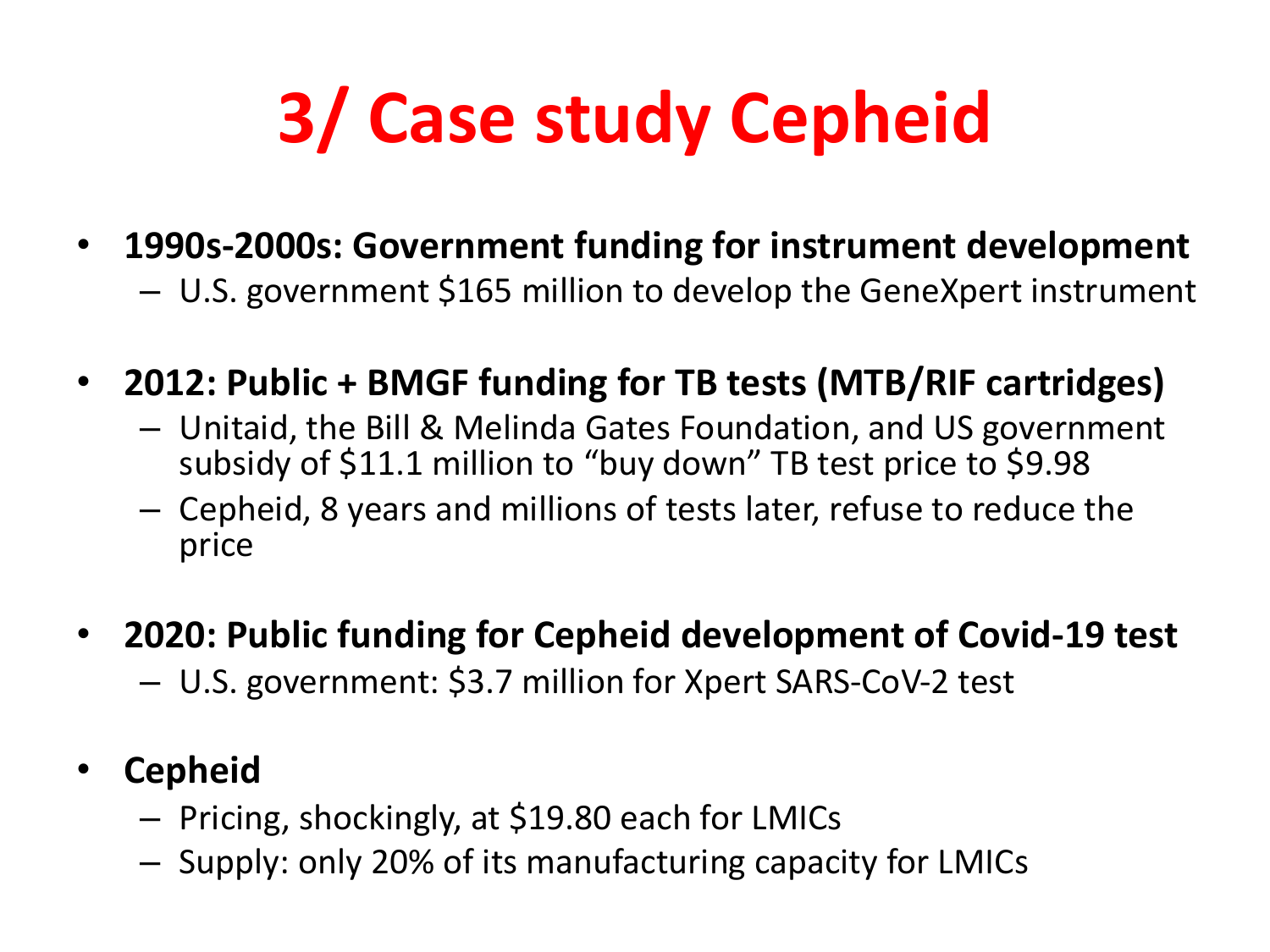

#### **2018: Xpert MTB/RIF Ultra**

**Annual sales volume (millions)**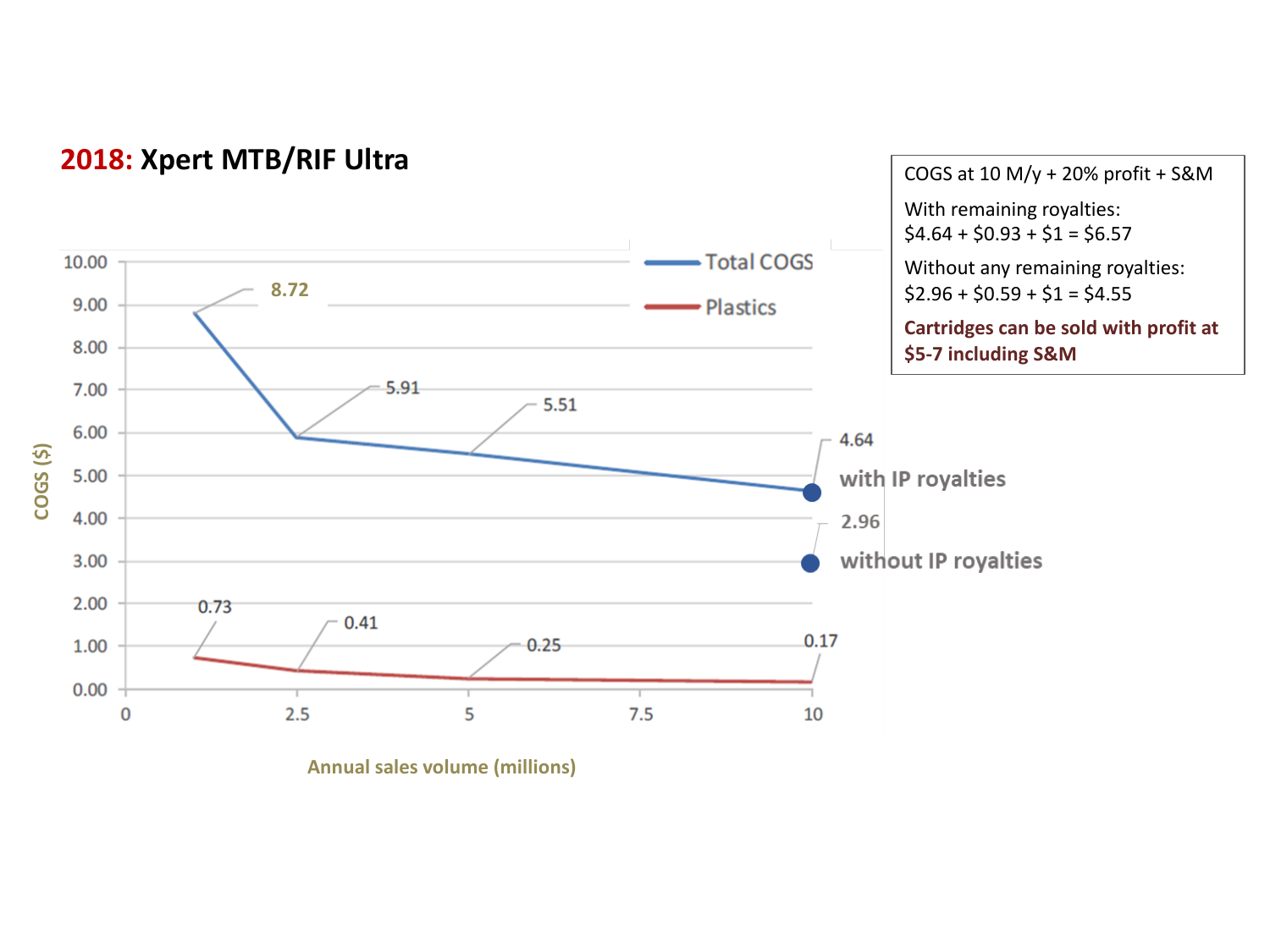# **4/ TB case study: Bedaquiline**

### **Total public funding for bedaquiline exceeded J&J by almost double to 5 times J&J's pricing**

- 2014: \$900 LICs, \$3,000 MICs, \$30,000 HICs per 6 months
- 2020: \$272 per 6 months (\$1.50 a day) MSF/others called for \$1 a day
- Pharmstandard for Russia and CIS countries+Georgia remains \$1,476 per 6 months

### **Access**

• From 2015 to 2019, only 51,000 people, **11% of those who need it had access**

#### **Patents**

• Evergreening patents & secondary patents could extend until 2027 (not mid 2023)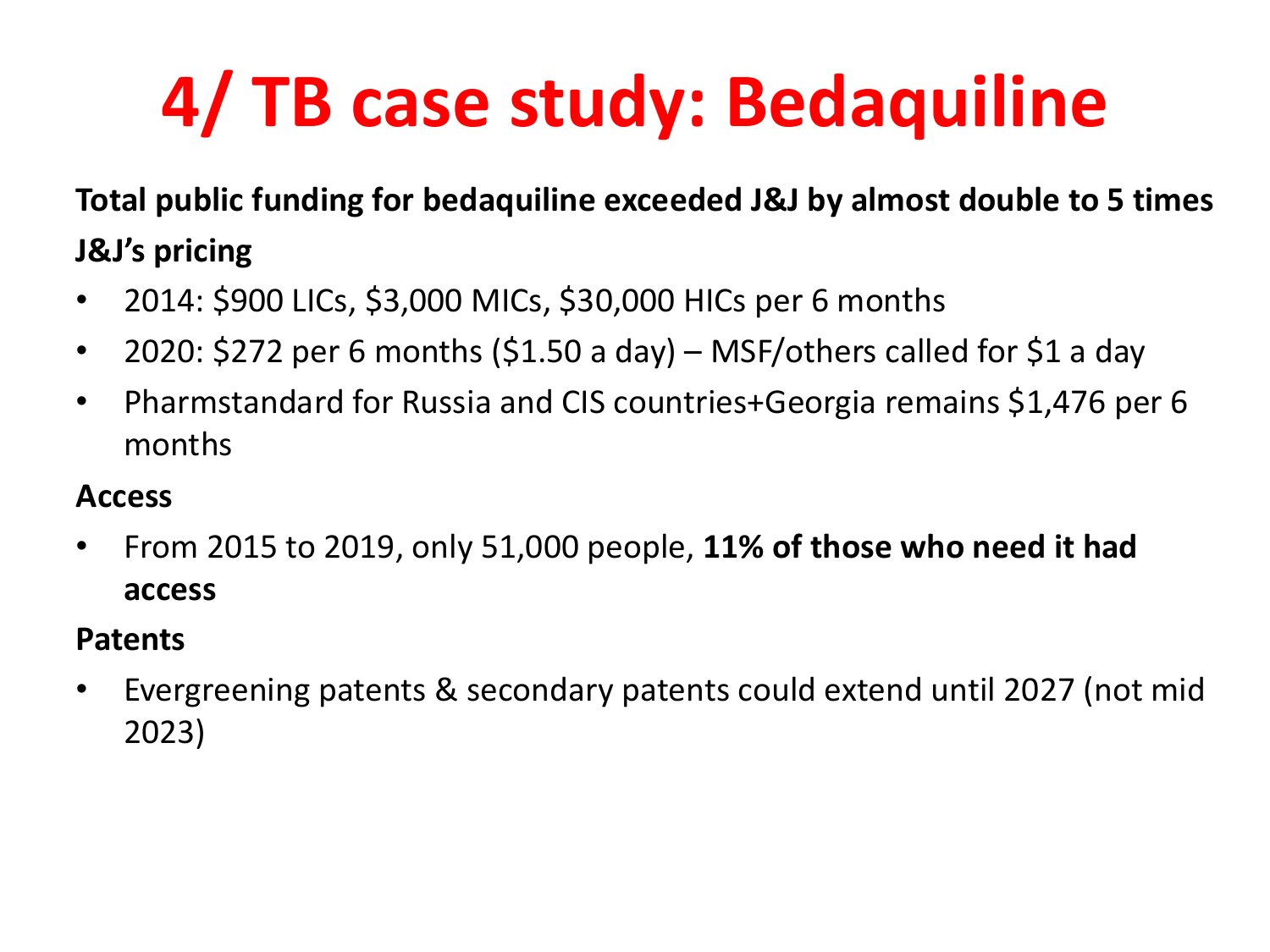# **5/ TB case study: Pretomanid**

BPaL (bedaquiline, pretomanid, linezolid): first all-oral 6-month treatment for extensively drug-resistant TB (XDR-TB) or treatment-intolerant or non-responsive pulmonary MDR-TB under operational research conditions

#### **Public and philanthropic total funding for pretomanid?**

- TB Alliance is non-profit relying on public and philanthropic funding **TBA's pricing policies**
- Pretomanid: \$364 for 6 months treatment; BPaL: \$905 for 6 months
- Estimates should be \$11-35 a month (TBA charges double-\$60 a month)
- Developed by TBA, manufactured by Mylan

#### **Patents**

• Patent on pretomanid expired in 2016 yet TBA filed for patents on the **BPaL formulation** in many countries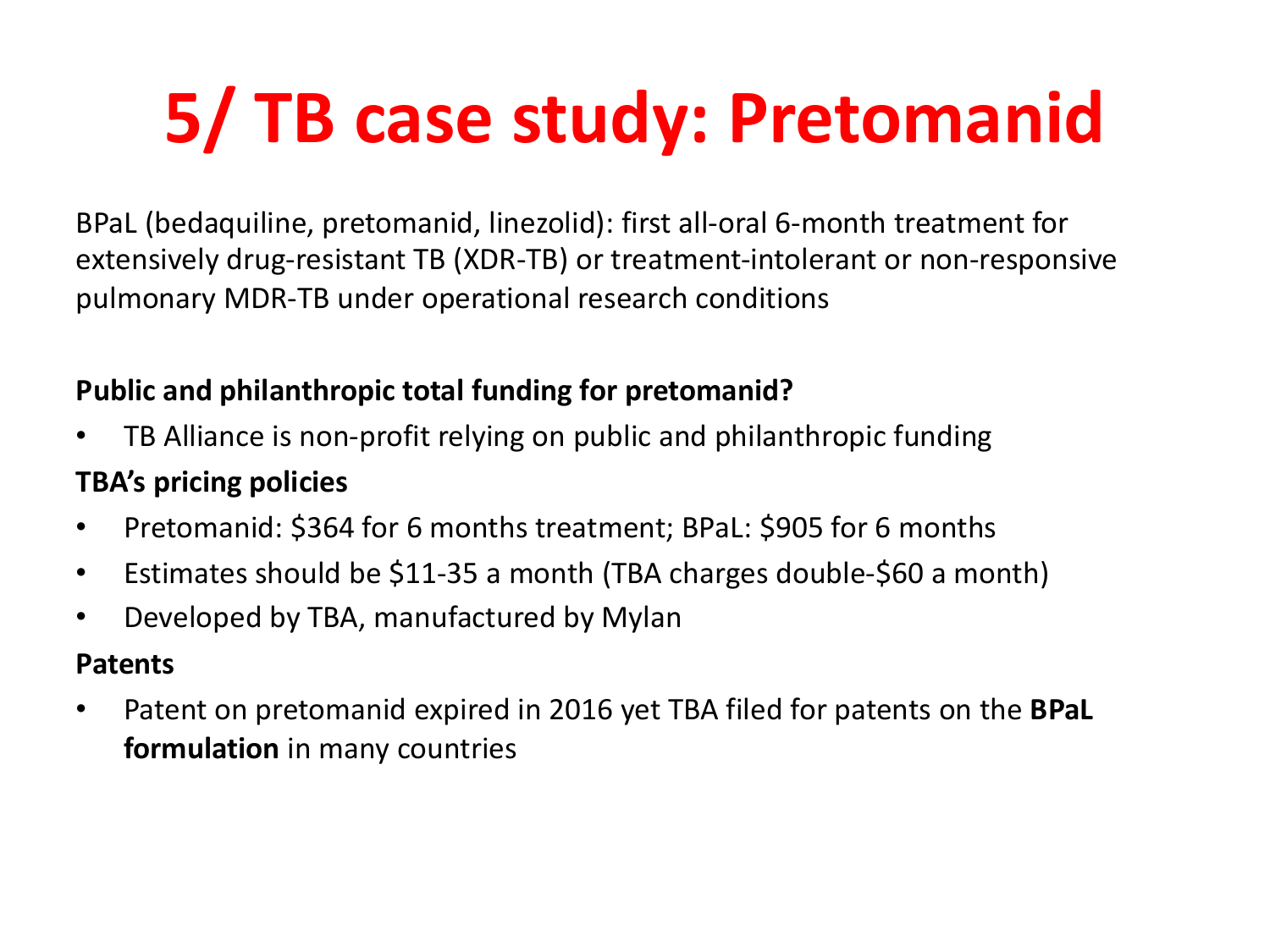# **6/ Covid government funding**

- Government funding for \$7-9 billion for R&D Covid-19 medical products
- Without life-saving conditions
	- **Affordability** preferably a small margin over cost of manufacturing

#### – **Transparency**

- R&D funding, cost of manufacturing
- Clinical trial protocols, details, and results

### – **Accessibility**

- Manufacturing capacity or tech transfer to supply LMICs
- Non-exclusive licenses to allow multiple manufacturers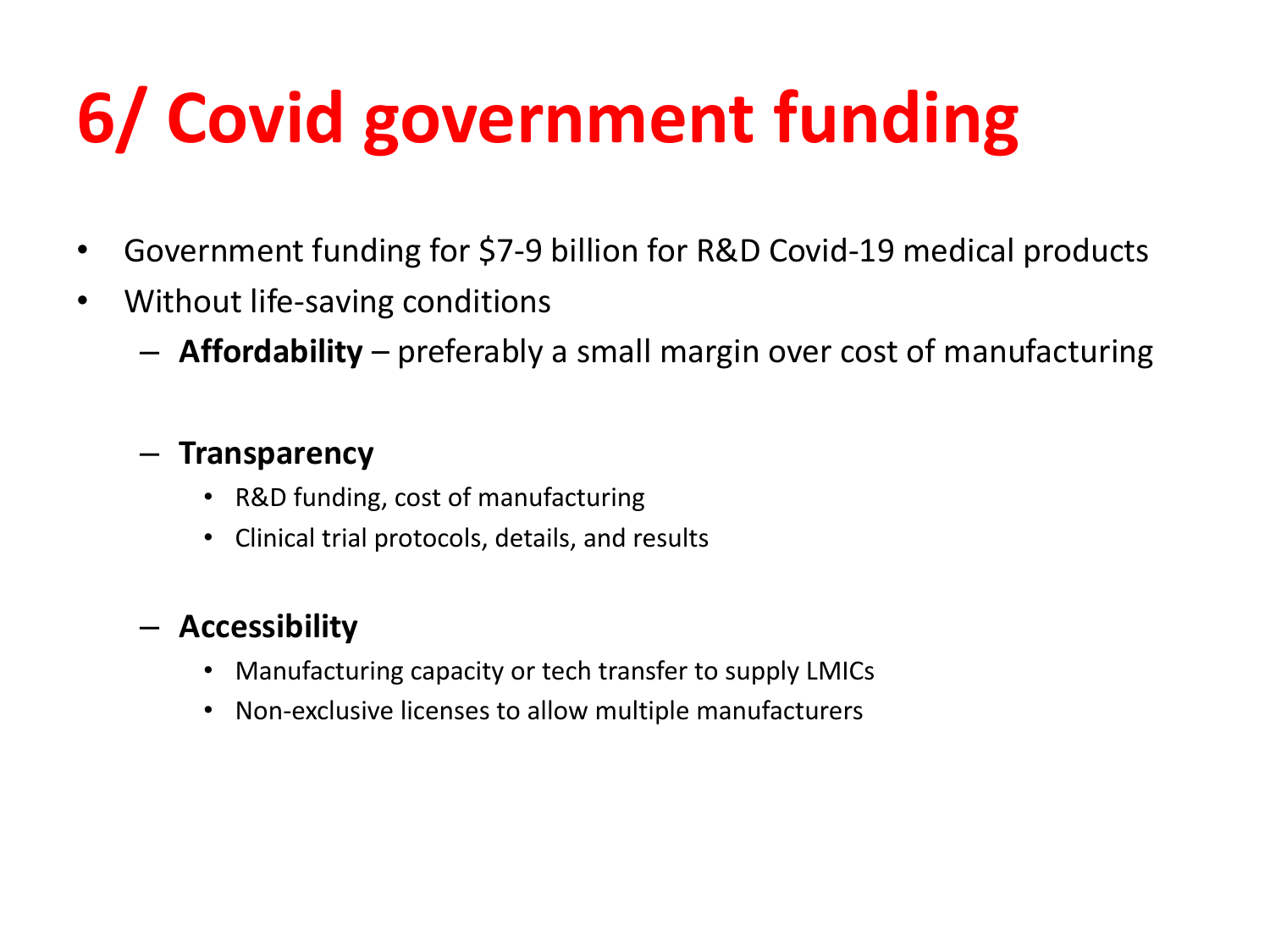# **7/ Corporate actions**

### • **Pfizer**

- US\$1.95bn funding
- 0 committed to LMICs to date
- $-$ \$19.50 a dose

### • **Moderna**

- \$2.48 bn US + funding from CEPI
- 100 mn doses for the US, 0 committed to LMICs to date
- Est price \$50-60 a dose
- Novavax
	- CEPI: \$388m, US \$2.2b
	- 100mn doses US
	- Price unknown LMICs (pot \$3?) but could be as high as \$32 for HIC like Japan
- Serum Inst (tech transfer from AZ)
	- BMGF \$150 mn (at risk for AZ & Novavax manufacture)
	- 1bn doses LMICS
	- Ceiling price \$3/dose
- $\cdot$   $|8|$ 
	- US\$1bn funding;
	- $-500$  mn for LMICS
	- **\$10 a dose (which claim to be non- profit)**
- AstraZeneca
	- US\$1.2bn US funding, \$750 mil Gavi/CEPI funding
	- LMICs commitments (300 mil doses)
	- Price of \$2-\$4 per dose